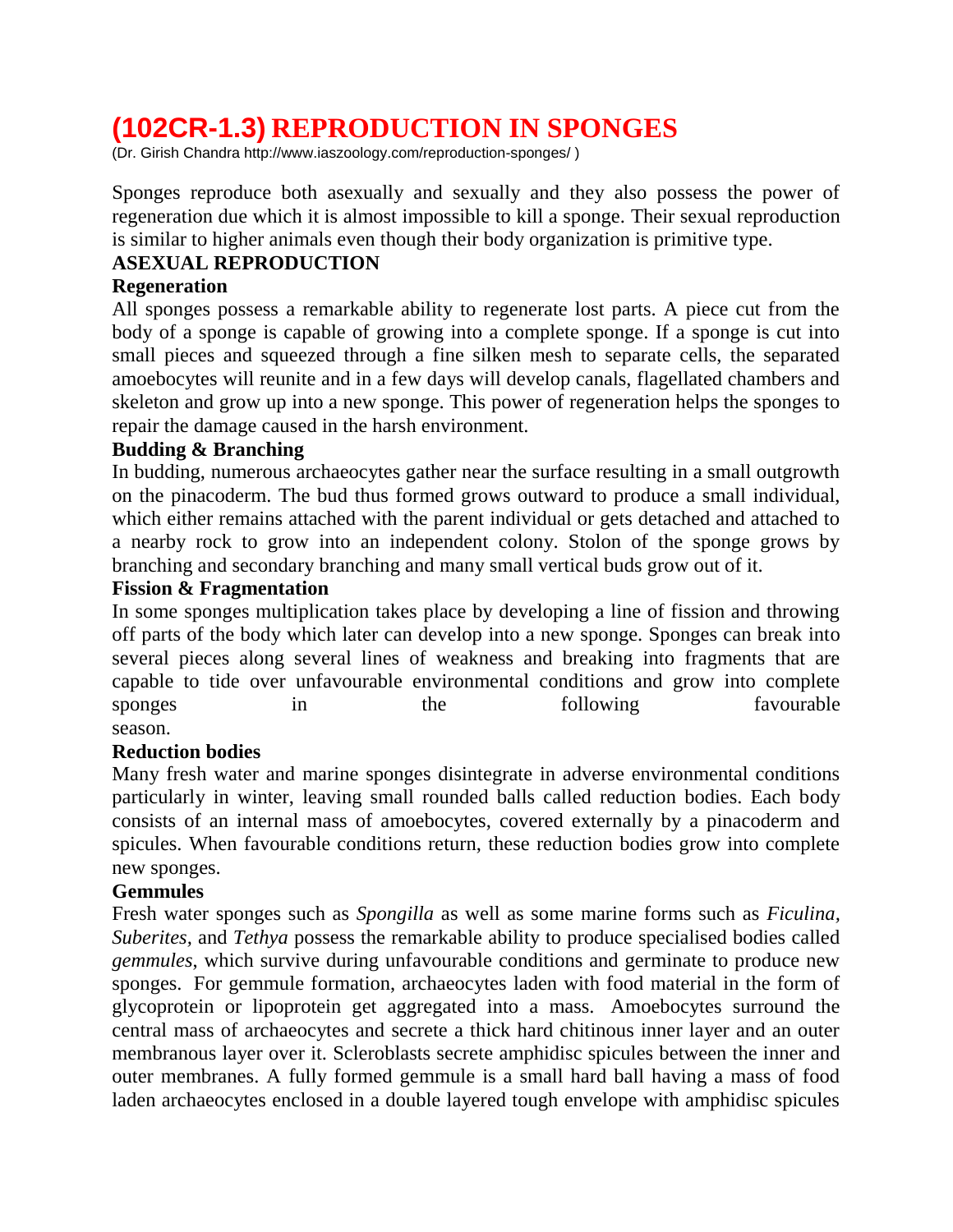in between. There is a small opening the micropyle through which the cells come out during development in favourable conditions.

In autumn fresh water sponges die and disintegrate, leaving behind a large number of gemmules, which remain viable throughout the winter. Same thing happens during summer when water available is low. In favourable conditions with abundance of water the gemmules begin to hatch and their living contents escape through micropyles and develop into new sponges by collecting themselves together.

#### **SEXUAL REPRODUCTION**

Sexual reproduction involves formation of sperms and ova. The sex cells arise either from archaeocytes or choanocytes. Although most sponges are hermaphrodite but crossfertilization is the rule because eggs and sperms are produced at different times.

Oocytes are produced inside the body and remain inside mesogloea waiting for fertilization. In sperm formation, archaeocyte and trophocyte cells are involved and in demospongiae choanocytes form sperms and leave the body of sponge through osculum in large numbers.

Sperms from water enter the body of another sponge through canal system and reach the flagellate chambers, where choanocytes trap them. Acting as nurse cells, choanocytes transport the sperm body without tail to the mature ova that wait in the mesogloea. The sperm nucleus then fuses with the nucleus of ovum, ensuring internal fertilization.

#### **LARVAL DEVELOPMENT**

Early development takes place within maternal sponge body leading to the formation of a larval stage. Cleavage is holoblastic and radial forming different types of blastula and gastrula.

#### **Development in syconoid sponges**

 In syconoid sponges the larva produced is called *stomoblastula*, since it has a mouth and feeds on nurse cells within mesogloea and grows for a few days. Stomoblastula after growing changes into *amphiblastula* by inverting inside out bringing the flagellated cells on the outer surface so that the larva can swim in water. Amphiblastula leaves the sponge body and swims freely in water feeding on microorganisms.

 Gastrulation is by invagination of micromeres, bringing the flagellated cells again inside the body, lining a cavity which later becomes spongocoel. Cells on the outer surface transform into pinacocytes.

 Gastrula swims about and settles on a rock with blastopore against the rock and grows to form *Olynthus* stage that looks like a little sponge. An osculum is formed later.

#### **Development in asconoid and leuconoid sponges**

 In asconoid and leuconoid sponges, the blastula is called *coeloblastula* as it does not possess a mouth but has a blastocoel and flagella on the surface of the body. This larva escapes from the sponge body and swims about freely in water.

 Gastrulation takes place by delamination of the *archaeocytes* which are located on one end of the blastocoel. The archaeocytes gradually fill the blastocoel completely and the gastrula becomes solid. This solid gastrula is known as *stereogastrula, parenchymula*  or *parenchymella,* which swims about for some time and then settles on substratum to